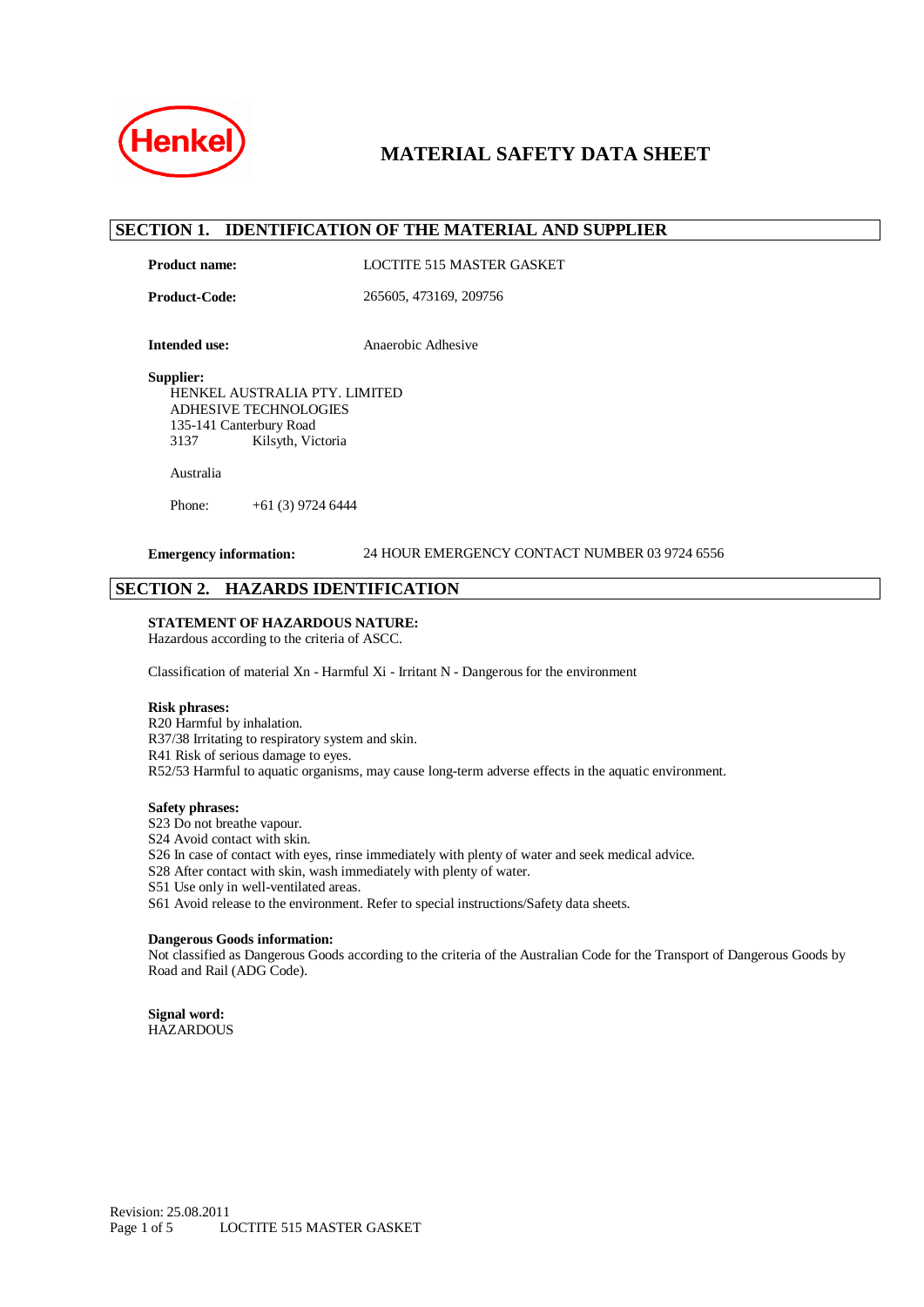

# **SECTION 3. COMPOSITION/INFORMATION ON INGREDIENTS**

#### **Identity of ingredients:**

| <b>Chemical ingredients</b> | CAS-No.   | <b>Proportion</b> |
|-----------------------------|-----------|-------------------|
| Acrylic acid                | $79-10-7$ | $\%$              |
| Cumene hydroperoxide        | $80-15-9$ | $\frac{0}{0}$     |
| 2-Hydroxyethyl methacrylate | 868-77-9  | $\%$              |
| Cumene                      | 98-82-8   | $\%$              |
| non hazardous ingredients~  |           | 60 %              |

# **SECTION 4. FIRST AID MEASURES**

| <b>Ingestion:</b>            | Rinse out mouth, drink 1-2 glasses of water, do not induce vomiting.<br>Seek medical advice.             |
|------------------------------|----------------------------------------------------------------------------------------------------------|
| Skin:                        | Rinse with running water and soap.<br>Seek medical advice.                                               |
| <b>Eyes:</b>                 | Rinse immediately with plenty of running water (for 10 minutes). Seek medical attention if<br>necessary. |
| <b>Inhalation:</b>           | Move to fresh air. If symptoms persist, seek medical advice.                                             |
| <b>First Aid facilities:</b> | Eye wash and safety shower                                                                               |

## **SECTION 5. FIRE FIGHTING MEASURES**

| Suitable extinguishing media:                      | Carbon dioxide, foam, powder                                                                              |
|----------------------------------------------------|-----------------------------------------------------------------------------------------------------------|
| fire:                                              | <b>Decomposition products in case of</b> Oxides of carbon, oxides of nitrogen, irritating organic vapors. |
| Special protective equipment for<br>fire-fighters: | Wear self-contained breathing apparatus and full protective clothing, such as turn-out gear.              |
| <b>Additional fire fighting advice:</b>            | In case of fire, keep containers cool with water spray.                                                   |

## **SECTION 6. ACCIDENTAL RELEASE MEASURES**

| <b>Personal precautions and</b><br>emergency procedures: | Avoid skin and eye contact.                                                                                                                                                                               |  |
|----------------------------------------------------------|-----------------------------------------------------------------------------------------------------------------------------------------------------------------------------------------------------------|--|
|                                                          | Ensure adequate ventilation.                                                                                                                                                                              |  |
| <b>Environmental precautions:</b>                        | Do not let product enter drains.                                                                                                                                                                          |  |
| Clean-up methods:                                        | For small spills wipe up with paper towel and place in container for disposal.<br>No information.<br>For large spills absorb onto inert absorbent material and place in sealed container for<br>disposal. |  |

## **SECTION 7. HANDLING AND STORAGE**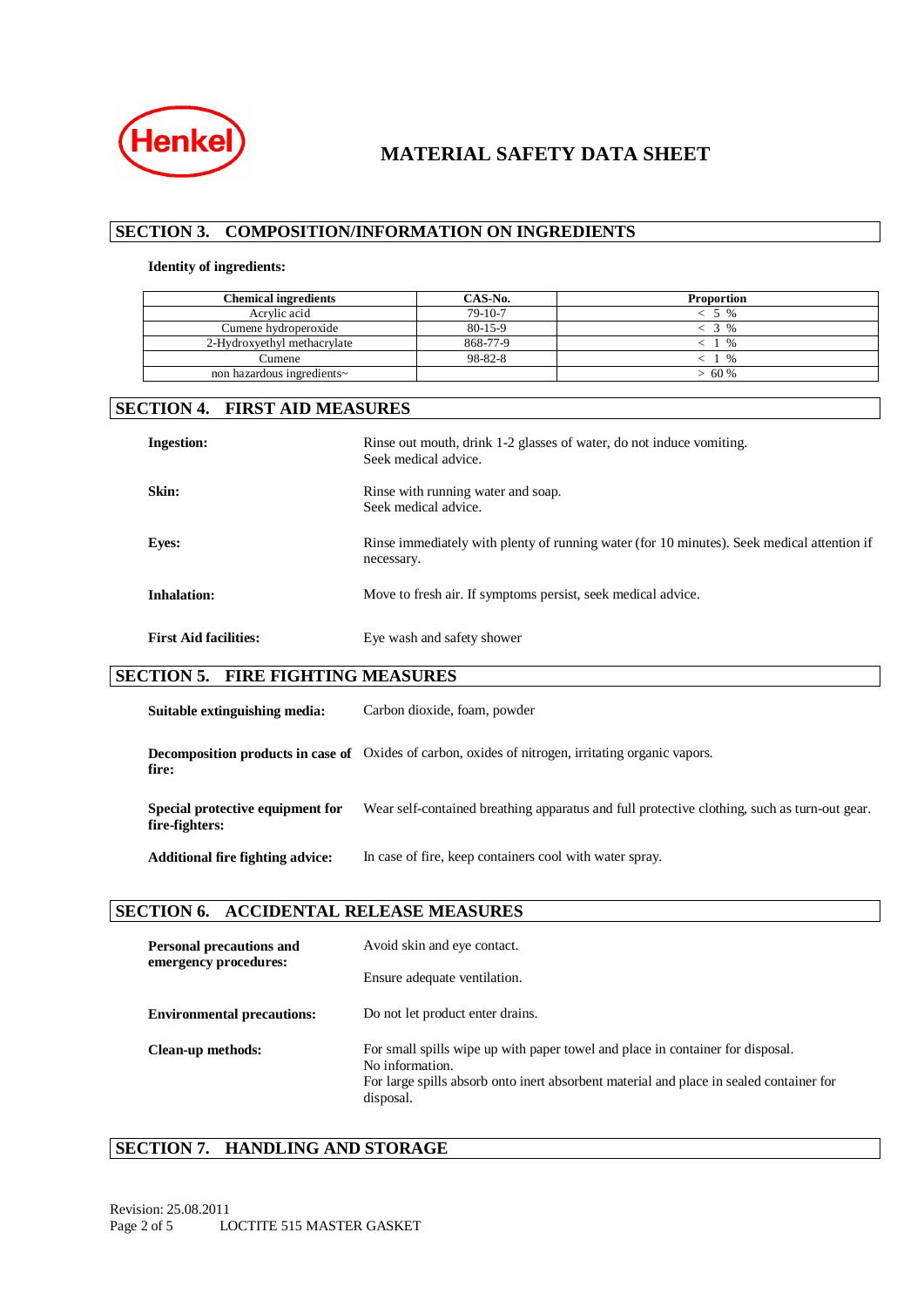

**Precautions for safe handling:** Use only in well-ventilated areas.

Prolonged or repeated skin contact should be avoided to minimise any risk of sensitisation. **Conditions for safe storage:** Store in original containers at 8-21°C (46.4-69.8°F) and do not return residual materials to containers as contamination may reduce the shelf life of the bulk product.

## **SECTION 8. EXPOSURE CONTROLS / PERSONAL PROTECTION**

#### **National exposure standards:**

| Ingredient                       | form of<br>exposure | TWA (ppm) | $\mathbf{TWA}$ (mg/m3) | Peak Limit.<br>(mg/m3) | STEL (ppm) | $STEL$ (mg/m3) |
|----------------------------------|---------------------|-----------|------------------------|------------------------|------------|----------------|
| <b>ACRYLIC ACID</b><br>$79-10-7$ |                     |           | 5.9                    |                        |            |                |
| <b>CUMENE</b><br>98-82-8         |                     | 25        | 125                    |                        |            |                |
|                                  |                     |           |                        |                        |            | 375            |

| <b>Engineering controls:</b>   | Provide adequate local exhaust ventilation to maintain worker exposure below exposure<br>limits.                                                                           |
|--------------------------------|----------------------------------------------------------------------------------------------------------------------------------------------------------------------------|
| Eye protection:                | Wear protective glasses.                                                                                                                                                   |
| Skin protection:               | Wear suitable protective clothing.<br>Recommended gloves include butyl rubber and neoprene.                                                                                |
| <b>Respiratory protection:</b> | Use only in well-ventilated areas.<br>If inhalation risk exists, wear a respirator or air supplied mask complying with the<br>requirements of AS/NZS 1715 and AS/NZS 1716. |

#### **SECTION 9. PHYSICAL AND CHEMICAL PROPERTIES**

| Appearance:                 | purple                                                    |
|-----------------------------|-----------------------------------------------------------|
|                             | liquid, opaque                                            |
| Odor:                       | Sharp                                                     |
| Specific gravity:           | 1.1                                                       |
| Boiling point:              | 150 °C (302 °F)                                           |
| Flash point:                | > 93.3 °C (> 93.3 93.3 °C)                                |
| Vapor pressure:             | $< 10$ mm hg                                              |
| Density:                    | $1.1 \text{ g/cm}$ 3                                      |
| Solubility:                 | Solvent: Water, Slight                                    |
| VOC content<br>(1999/13/EC) | $<$ 10 % (As defined in the Council Directive 2004/42/EC) |
|                             |                                                           |

#### **SECTION 10. STABILITY AND REACTIVITY**

Stability: Stable under recommended storage conditions.

**Conditions to avoid:** Stable under normal conditions of storage and use.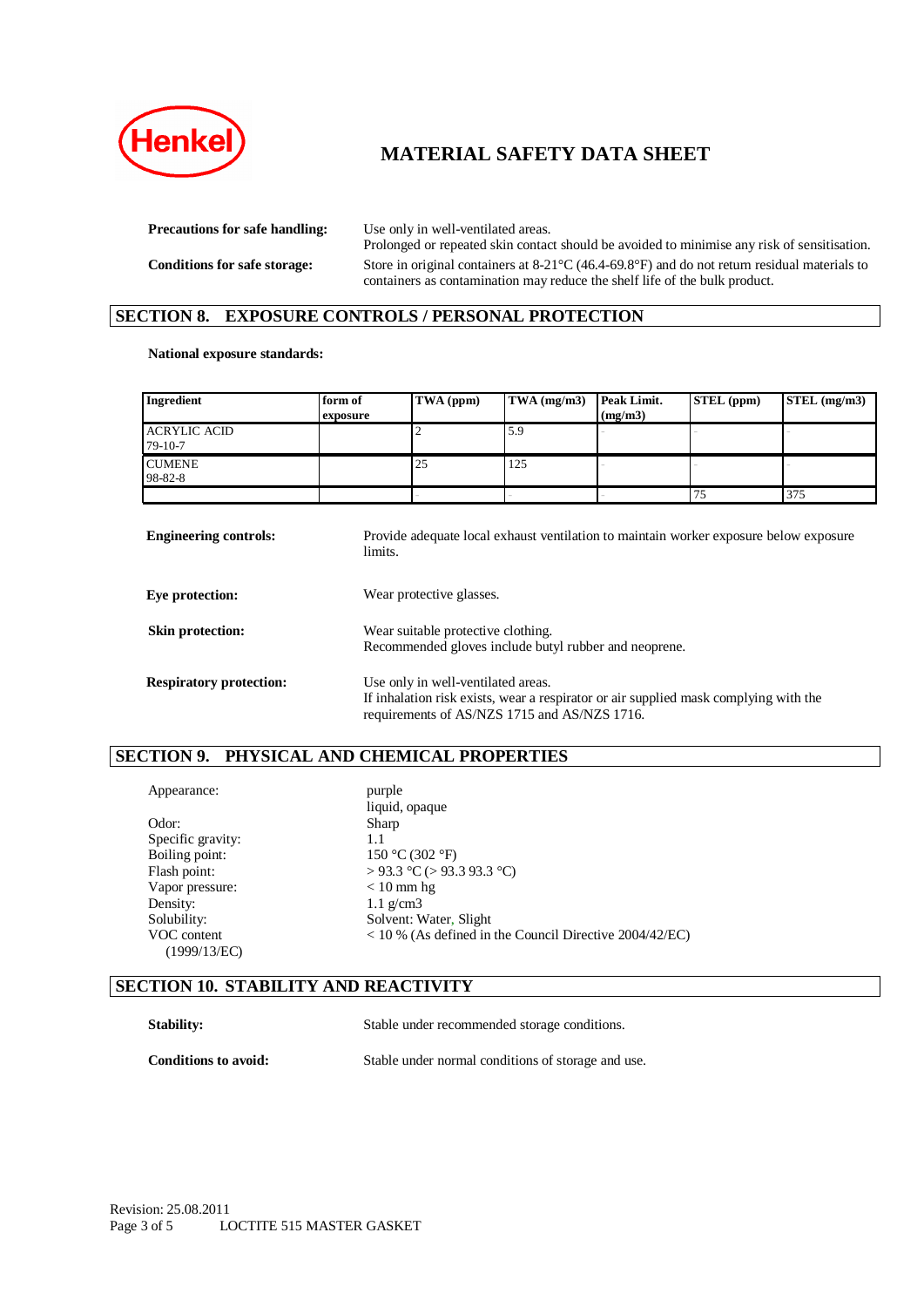

| Incompatible materials:                     | Reaction with strong acids.<br>Reacts with strong oxidants.<br>Reducing agents.<br>Alkalis. |
|---------------------------------------------|---------------------------------------------------------------------------------------------|
| <b>Hazardous decomposition</b><br>products: | Irritating organic vapours.                                                                 |
|                                             | Sulphur oxides<br>nitrogen oxides<br>carbon oxides.                                         |
| Hazardous polymerization:                   | Will not occur.                                                                             |

## **SECTION 11. TOXICOLOGICAL INFORMATION**

| <b>HEALTH EFFECTS:</b><br><b>Ingestion:</b> | May cause gastrointestinal tract irritation if swallowed.<br>nausea, and diarrhea. | Ingestion of large amounts may produce gastrointestinal disturbances including irritation,                                                                |
|---------------------------------------------|------------------------------------------------------------------------------------|-----------------------------------------------------------------------------------------------------------------------------------------------------------|
| Skin:                                       | May cause allergic skin reaction.<br>Causes skin irritation.                       |                                                                                                                                                           |
| <b>Eyes:</b>                                | Prolonged eye contact may cause severe eye damage.                                 | Vapors may irritate eyes. Contact with eyes will cause irritation.                                                                                        |
| <b>Inhalation:</b>                          | May be harmful if inhaled.                                                         | Inhalation of vapors may cause moderate to severe respiratory tract irritation.                                                                           |
| <b>Toxicity data:</b>                       |                                                                                    |                                                                                                                                                           |
| Acute oral toxicity:                        | Acrylic acid<br>79-10-7                                                            | LD 50 (Rat) = 193 mg/kg<br>LD 50 (Rat) = $1,250$ mg/kg<br>LD 50 (Rat) = $33.5$ mg/kg<br>LD 50 (Mouse) = $2,400$ mg/kg<br>LD 50 (Rat) = $2.5 \text{ g/kg}$ |
|                                             | Cumene hydroperoxide<br>$80 - 15 - 9$                                              | LD L0 (Mouse) = $5,000$ mg/kg                                                                                                                             |
|                                             | Hydroxyethyl methacrylate-2<br>868-77-9                                            | LD 50 (Rat) = $5,050$ mg/kg<br>LD 50 (Mouse) = $3,275$ mg/kg<br>LD 50 (Rat) = $11.2 \text{ g/kg}$                                                         |
|                                             | Cumene<br>98-82-8                                                                  | LD 50 (Rat) = $1,400$ mg/kg<br>LD 50 (Rat) = 2.91 g/kg                                                                                                    |

# **SECTION 12. ECOLOGICAL INFORMATION**

| General ecological information: | Harmful to aquatic organisms.<br>May cause long-term adverse effects in the aquatic environment.<br>Cured Loctite products are typical polymers and do not pose any immediate<br>environmental hazards. |
|---------------------------------|---------------------------------------------------------------------------------------------------------------------------------------------------------------------------------------------------------|
| <b>Mobility:</b>                | Cured adhesives are immobile.                                                                                                                                                                           |
| Other ecological information:   | Do not empty into drains, soil or bodies of water.                                                                                                                                                      |